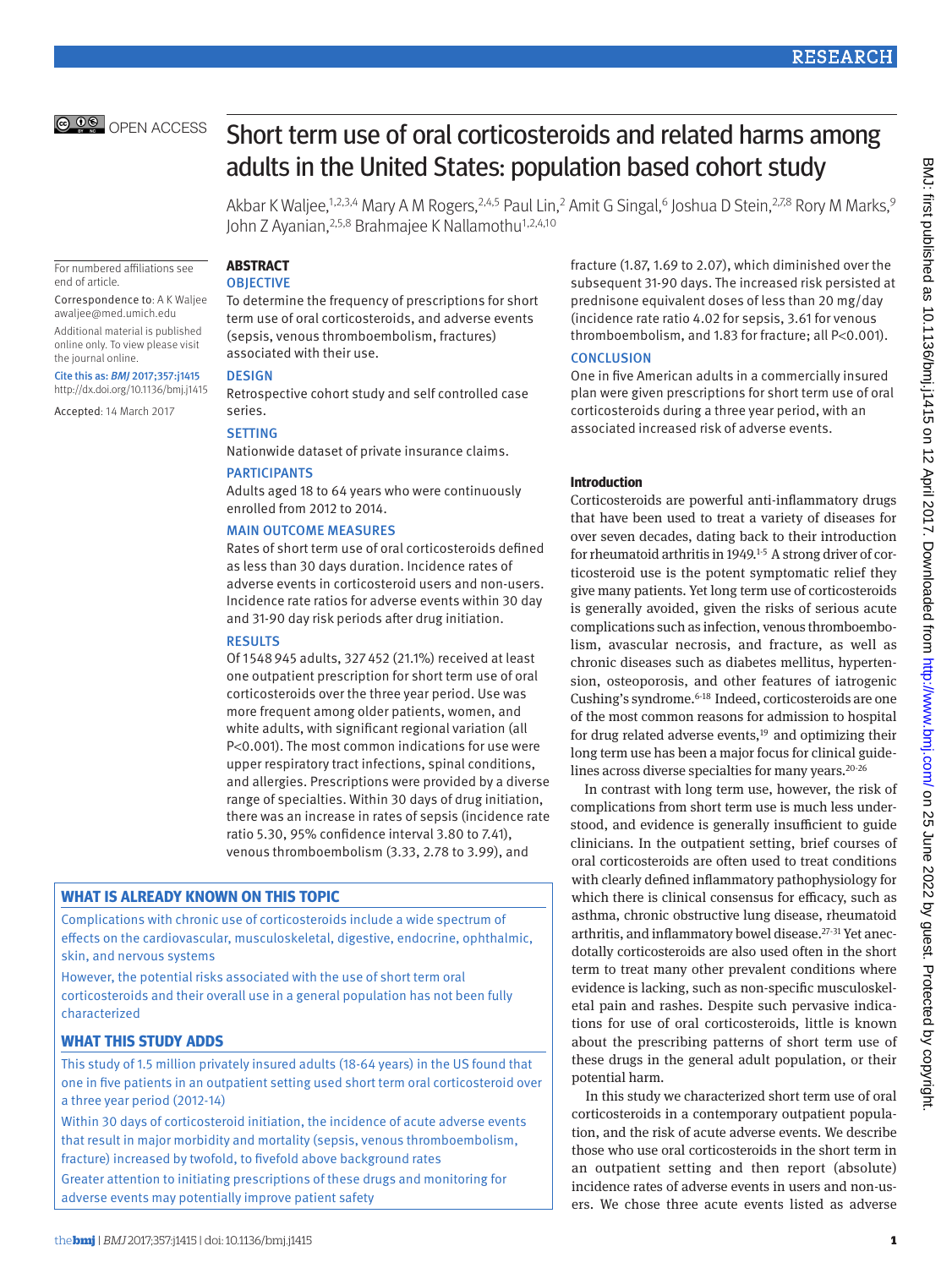events on the Food and Drug Administration mandated drug label for oral corticosteroids (sepsis, venous thromboembolism, fracture). Given the inherent challenges related to confounding, we employed a self controlled case series (SCCS) design. This design has been used to examine drug and vaccine safety.<sup>3233</sup> Using this method, each individual serves as his or her own control allowing for comparisons of adverse event rates during periods after exposure to corticosteroids versus rates during periods when not exposed.

#### **Methods**

#### Study design and population

The Clinformatics DataMart database (OptumInsight, Eden Prairie, MN) contains comprehensive, deidentified records of enrollees covered through a large nationwide healthcare insurer and its pharmacy services for outpatient drugs. All enrollees are included in a denominator file, regardless of whether they received services (eg, clinic visits, drug prescriptions, hospital admissions).

We identified all adults aged 18 to 64 years who were continuously enrolled between 1 January 2012 and 31 December 2014 (n=2234931). Those who were 65 years or older at any point during the study were excluded, owing to their eligibility for the federal Medicare program.

Patients were also required to have at least one year of continuous enrollment before the study period (1 January 2011 to 31 December 2011) to capture past use of corticosteroids and baseline comorbid conditions. To focus on new users, we excluded those who received any oral corticosteroids during 2011 (n=293 456). In addition, we excluded from the study cohort enrollees exclusively receiving non-oral forms of corticosteroids (eg, inhaler, intravenous route, or intra-articular injections only) or prescriptions for oral budesonide (n=102 243), and those with solid organ or bone marrow transplants, or malignancy (n=224658) (see web appendix table 1). We also excluded patients who were pre-



Fig 1 | Flow diagram of study inclusion and exclusion criteria

scribed oral corticosteroids for 30 days or more cumulatively over the study period (n=28540). Finally, we excluded those with a history of adverse events in 2011 (n=37089) (fig 1). Non-users in the study cohort were defined as those without any corticosteroid prescriptions who remained in the cohort after the exclusions. No additional patients were excluded from the study.

#### Procedures

For each enrollee, we obtained demographic information on age, sex, race or ethnicity, highest level of education, and region of the country based on a residential zip code. Race and ethnicity were identified using information obtained by OptumInsight from public records (eg, driver's license data), the surname and first names of the beneficiary, and the census block of residence (E-Tech, Ethnic Technologies, South Hackensack, NJ). Studies comparing a similar approach with information collected from self report showed a positive predictive value of 71%.34 Missing demographic variables were uncommon (<1%) and are listed as "unknown" for the descriptive analyses only. Comorbid conditions were ascertained from outpatient and inpatient claims available for each enrollee during the study period using ICD-9-CM (international classification of diseases, ninth revision) diagnosis codes that were subsequently grouped into Elixhauser categories.35

Our primary exposure of interest was an outpatient prescription for an oral formulation of corticosteroids for less than 30 days, as obtained from detailed information in each pharmacy claim. Oral corticosteroid was defined by the dosage form, as categorized by the National Drug Data File from First Data Bank. The duration of corticosteroid use was based on the "days supply" variable provided within the pharmacy claim, which was defined as the "estimated day count the medication supply should last." Importantly, this information captures actual prescriptions filled (not just prescriptions written). To calculate standardized doses for each patient, all corticosteroid formulations were converted into a daily dose based on prednisone equivalent doses (see web appendix table 2).<sup>36-38</sup> We also identified multiple outpatient prescriptions for patients and tabulated the number of repeated doses.

Among all patients in the study cohort, we identified the specialty type of the prescribing physician and clinical conditions for which corticosteroids were administered by linking a patient's first prescription with the principal ICD-9-CM diagnosis code in the outpatient claim closest to the date of the prescription. If the closest claim was beyond three days from the prescription, we labeled this information for that patient as unknown. Overall, we were able to link 215 639 of 327452 (65.9%) prescribing physicians and 278425 of 327452 (85.0%) patients who received a prescription to an ICD-9-CM diagnosis code. Diagnosis codes were grouped using clinical classification software obtained from the Agency for Healthcare Research and Quality.<sup>35 39</sup>

We assessed three acute adverse events associated with short term corticosteroid use: sepsis, venous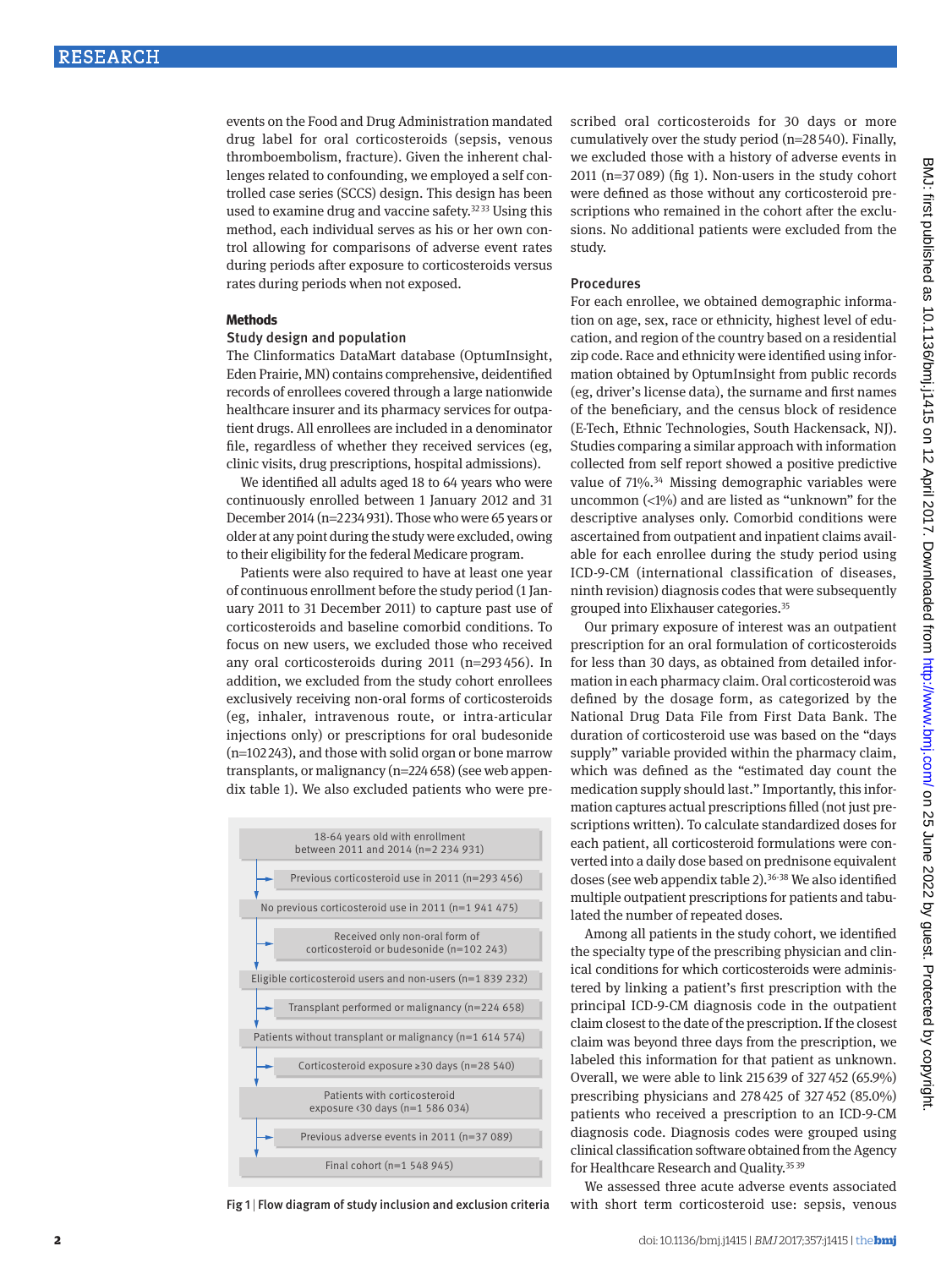thromboembolism, and fractures. These events were identified using ICD-9-CM diagnosis codes that reflected acute presentations, with chronic or personal history codes not included (see web appendix table 3). We specifically selected these events as they represent a broad range of corticosteroid related acute complications. Each also has been listed on the FDA mandated drug label as possible adverse reactions, can be reliably identified in claims data, and has supporting evidence of pathogenesis early after drug initiation was available.17 40-46 For sepsis, the outcome was admission to hospital for reason of sepsis (inpatient claims with a primary diagnosis of sepsis). For venous thromboembolism and fractures, we used both outpatient and inpatient claims to identify events.

#### Statistical analyses

#### *Description of corticosteroid users*

We tabulated short term use of oral corticosteroids by age group (in 2014), sex, race, education, region, and number of Elixhauser comorbidities (grouped as 0, 1 to 2, and  $\geq$ 3). Student *t* tests and  $\chi^2$  tests were used to assess differences by group. Regional variation in corticosteroid use was graphed by census division. We ranked the most common reasons for visits associated with the prescription, as well as specialty types of the prescribing providers.

#### *Incidence rates of adverse events*

For the entire cohort we calculated incidence rates of adverse events per 1000 person years at risk for corticosteroid users and non-users. Rates were also stratified by age, sex, and race. In addition, we calculated the cumulative risk of adverse events during the five to 90 day period after a clinic visit for corticosteroid users and non-users.

#### *Self controlled case series*

To control for patient specific characteristics while investigating the risk of adverse events, we used a self controlled case series (SCCS) design.<sup>32 33 47</sup> This method uses a within person approach to compare the rates of events after corticosteroid use (5-30 days and 31-90 days after the prescription was filled) with the rates before use (see web appendix figure 1). To be conservative, we modified the SCCS design so that adverse events within a four day window of when the prescription was filled were excluded to remove those who might have potentially received the oral corticosteroid concomitantly with the adverse event.

To preclude capturing multiple follow-up visits after the initial diagnosis of an adverse event, we only recorded the first event. Those who experienced an adverse event in the prestudy period of 2011 were excluded to avoid detecting legacy effects from past episodes. Patients were excluded if they were admitted to hospital within a 14 day period before the corticosteroid prescription date so that potential effects related to a recent hospital admission would be removed. Adjustment was made for time varying covariates related to concomitant drug use. In these analyses, the most commonly used classes of drugs (42 classes) were coded for each period and included in the full model; only those drug classes associated with each outcome (sepsis, venous theomboembolism, fracture) were retained in the final models.

Fixed (conditional) Poisson regression was used to calculate incidence rate ratios, offset by the natural logarithm of the days at risk to correct for differences in the lengths of observation. Effect modification by demographic factors (age, sex, race) were assessed by an interaction term.

#### *Sensitivity analyses*

We performed an analysis to deal with concerns that we were simply detecting more adverse events as a result of exposure to medical care rather than exposure to corticosteroids. For this analysis, we compared 30 day rates of hospital admissions for sepsis, venous thromboembolism, and fractures after a clinic visit in patients with matched diagnoses who did not receive corticosteroids and those who did receive corticosteroids after adjusting for age, sex, and race. Secondly, we used the cohort from the SCCS design and recalculated the incidence rate ratios after stratification by respiratory conditions or musculoskeletal conditions. These analyses assessed whether adverse events were being driven potentially by misdiagnosis (eg, sepsis may be more common because pneumonia is misdiagnosed as asthma, or fracture may be more common because vertebral fracture is misdiagnosed as back strain). Thirdly, in another sensitivity analysis we excluded patients who were using concomitant non-oral forms of corticosteroids. Lastly, we extended the four day period around the date of the prescription being filled to a seven day period.

Analyses were conducted with SAS software, v9.4 (SAS Institute), and Stata/MP14.1 (StataCorp, College Station, TX). Two tailed P values are reported for all analyses, with  $\alpha$ =0.05. The institutional review board of the University of Michigan determined the study to be exempt from further review and waived the requirement for informed consent.

#### Patient involvement

No patients were involved in setting the research question or the outcome measures, nor were they involved in developing plans for recruitment, design, or implementation of the study. No patients were asked to advise on interpretation or writing up of results. There are no plans to disseminate the results of the research to study participants or the relevant patient community.

#### **Results**

#### Description of corticosteroid users

Among 1 548 945 adults in the study cohort, 327 452 (21.1%) received at least one outpatient prescription for short term oral corticosteroids during the three year study period. The mean age for users was 45.5 (SD 11.6) years compared with 44.1 (SD 12.2) years for non-users (P<0.001). Among the 327452 corticosteroid users, the median number of days of use was 6 (interquartile range 6-12 days) with 47.4% (n=155 171 of 327 452) receiving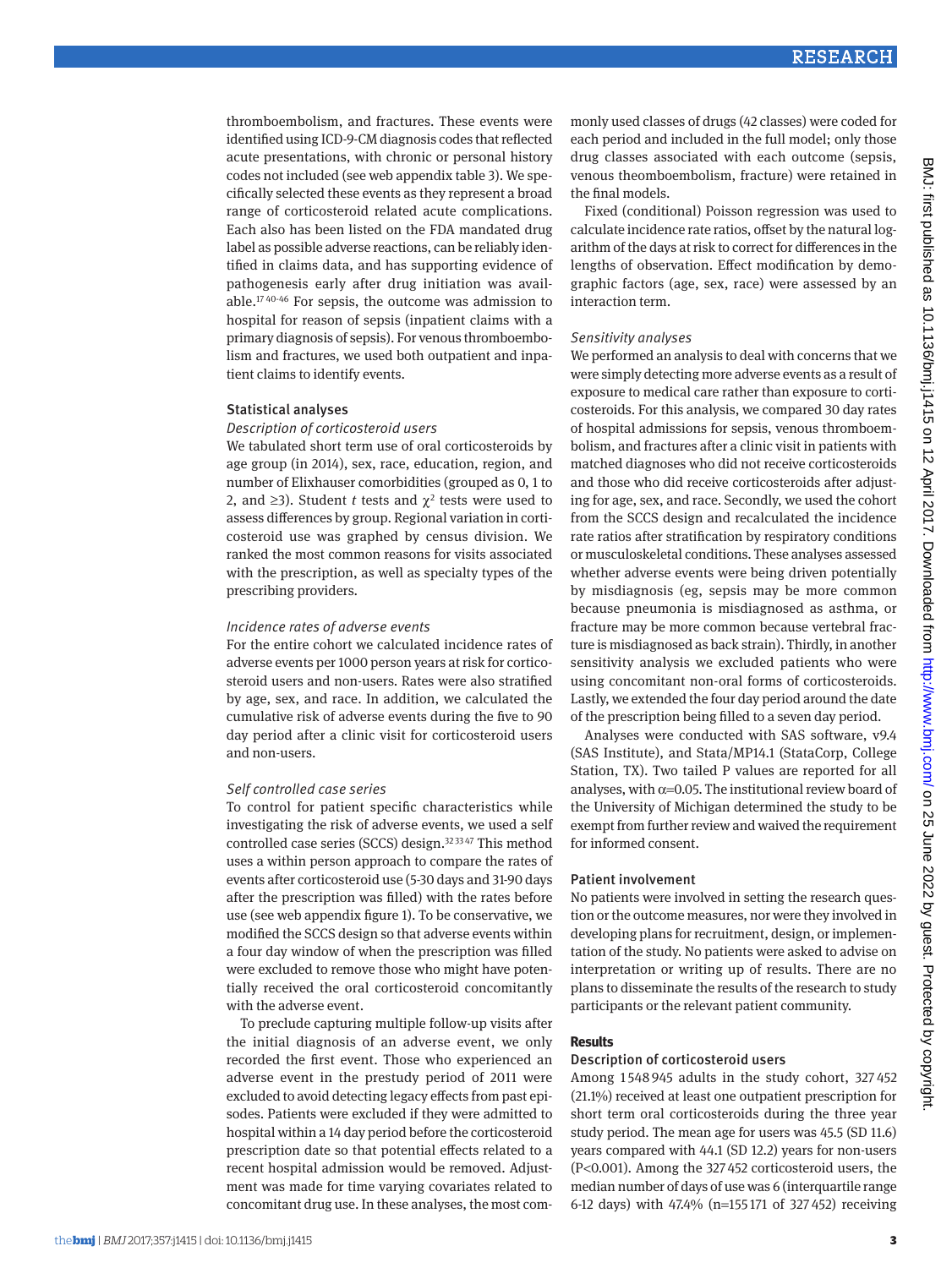#### Table 1 | Demographic characteristics of participants according to short term use or non-use of oral corticosteroids

| Characteristics            | No (%) of users | No (%) of non-users | User % |
|----------------------------|-----------------|---------------------|--------|
| Overall                    | 327452 (100)    | 1221493 (100)       | 21.1   |
| Age (years):               |                 |                     |        |
| $18 - 24$                  | 22845 (7.0)     | 114 935 (9.4)       | 16.6   |
| $25 - 34$                  | 40510 (12.4)    | 185 325 (15.2)      | 17.9   |
| $35 - 44$                  | 79702 (24.3)    | 285 155 (23.3)      | 21.8   |
| 45-54                      | 98365 (30.0)    | 340527 (27.9)       | 22.4   |
| 55-64                      | 86 030 (26.3)   | 295 551 (24.2)      | 22.5   |
| Women                      | 168032 (51.3)   | 536983 (44.0)       | 23.8   |
| Men                        | 159420 (48.7)   | 684510 (56.0)       | 18.9   |
| Race:                      |                 |                     |        |
| White non-Hispanic         | 239193 (73.1)   | 844262 (69.1)       | 22.1   |
| Hispanic                   | 33644 (10.3)    | 140 617 (11.5)      | 19.3   |
| Black non-Hispanic         | 29738 (9.1)     | 115 3 43 (9.4)      | 20.5   |
| Asian                      | 10384 (3.2)     | 61842(5.1)          | 14.4   |
| Unknown                    | 14493 (4.4)     | 59 429 (4.9)        | 19.6   |
| Education:                 |                 |                     |        |
| <12th grade                | 1316(0.4)       | 6406 (0.5)          | 17.0   |
| High school graduate       | 85743 (26.2)    | 295460 (24.2)       | 22.5   |
| Some college               | 176441 (53.9)   | 655348 (53.7)       | 21.2   |
| College graduate or higher | 61 690 (18.8)   | 252951 (20.7)       | 19.6   |
| Unknown                    | 2262(0.7)       | 11328 (0.9)         | 16.6   |
| Elixhauser comorbidity:    |                 |                     |        |
| $\Omega$                   | 103119 (31.5)   | 610824 (50.0)       | 14.4   |
| $1 - 2$                    | 137292 (41.9)   | 417908 (34.2)       | 24.7   |
| $\geq$ 3                   | 87041 (26.6)    | 192761 (15.8)       | 31.1   |
|                            |                 |                     |        |

treatment for seven or more days. Overall, the median prednisone equivalent daily dose was 20 mg/day (interquartile range 17.5-36.8 mg/day) with 23.4% (n=76701 of 327452) receiving ≥40 mg/day. The most common prescription written for oral corticosteroids was a six day methylprednisolone "dosepak," which accounted for 46.9% (n=216437 of 461 208) of prescriptions during the study period. Among corticosteroid users, 70.5% (n=230980 of 327452) received one course of treatment, 20.7% (n=67 732 of 327452) received two courses, and 8.8% (n=28 740 of 327 452) received three or more courses. For those patients with two or more prescriptions, the average prescription count was 2.4 (SD 0.7).

Compared with non-users, short term oral corticosteroid users were more often older, women, white, and had a greater number of comorbid conditions (table 1, all P<0.001). People residing in the Pacific region had the lowest use of short term oral corticosteroids (12.4%, n=15 762 of 127 112), whereas people in the east south central region (29.4%, n=14 892 of 50 669) and west south central region (27.6%, n=66 353 of 240678) had the highest usage (see web appendix figure 2).

The most common indications for short term oral corticosteroid use were upper respiratory tract infections, spinal conditions, and intervertebral disc disorders, allergies, bronchitis, and (non-bronchitic) lower respiratory tract disorders (see web appendix table 4). These five conditions were associated with about half of all prescriptions. The two most common specialty types of physicians prescribing short term oral corticosteroids were family medicine and general internal medicine, accounting for most prescriptions (see web appendix table 4). These drugs were also frequently prescribed by specialists in emergency medicine, otolaryngology, and orthopedics.

#### Incidence rates of adverse events

Incidence rates of sepsis, venous thromboembolism, and fracture were statistically significantly higher in short term users of oral corticosteroid than in non-users (table 2). The differences were evident across age, sex, and race stratums. Fractures were the most common complication in users (21 events for every 1000 users annually), followed by venous thromboembolism (5 events for every 1000 users annually) and hospital admissions for sepsis (2 events for every 1000 users annually).

The absolute risk of an adverse event during the five to 90 day period after a clinic visit was calculated. For those patients with a visit, the risk of hospital admission for sepsis was 0.05% (n=170 of 327452) in steroid users compared with 0.02% (n=293 of 1 221 493) in non-users during this period. The risk of venous thromboembolism was 0.14% (n=472 of 327452) in users compared with 0.09% (n=1054 of 1 221 493) in non-users, and the risk of fracture was 0.51% (n=1657 of 327452) in users compared with 0.39% (n=4735 of 1 221 493) in non-users in the 90 days after a clinic visit.

#### Self controlled case series

Table 3 displays the results of the SCCS. Overall, risks for sepsis, venous thromboembolism, and fracture increased within the first 30 days after initiation of corticosteroids. For example, the risk of hospital admission for sepsis increased fivefold (above baseline risk) after oral corticosteroids were used. This relation was consistent across doses. The long term risk for adverse events (31-90 days) diminished as the time from initial exposure increased.

To examine risks for particular types of patients, we explored effect modification by age, sex, and race. No significant effect modification was found after adjustment for time varying covariates, except for race; white patients had a higher short term risk of fractures than non-white patients (incidence rate ratio 2.02, 95% confidence interval 1.81 to 2.26 for white patients; 1.42, 1.14 to 1.77 for non-white patients; P=0.006 interaction term).

#### Sensitivity analyses

Web appendix table 5 displays the results of our analysis of 30 day rates of hospital admission for sepsis, venous thromboembolism, and fractures after a clinic visit in patients with matched diagnoses who did not receive corticosteroids and those who did receive corticosteroids after adjusting for age, sex, and race. It shows consistently higher incidence rates of adverse events in the patients who received corticosteroids. In the SCCS stratified by respiratory conditions or musculoskeletal conditions, the incidence rate ratios were recalculated (table 4). The 30 day risk of venous thromboembolism, fracture, and hospital admission for sepsis was statistically significantly increased for patients presenting with both respiratory conditions and musculoskeletal conditions. When we excluded patients using concomitant non-oral forms of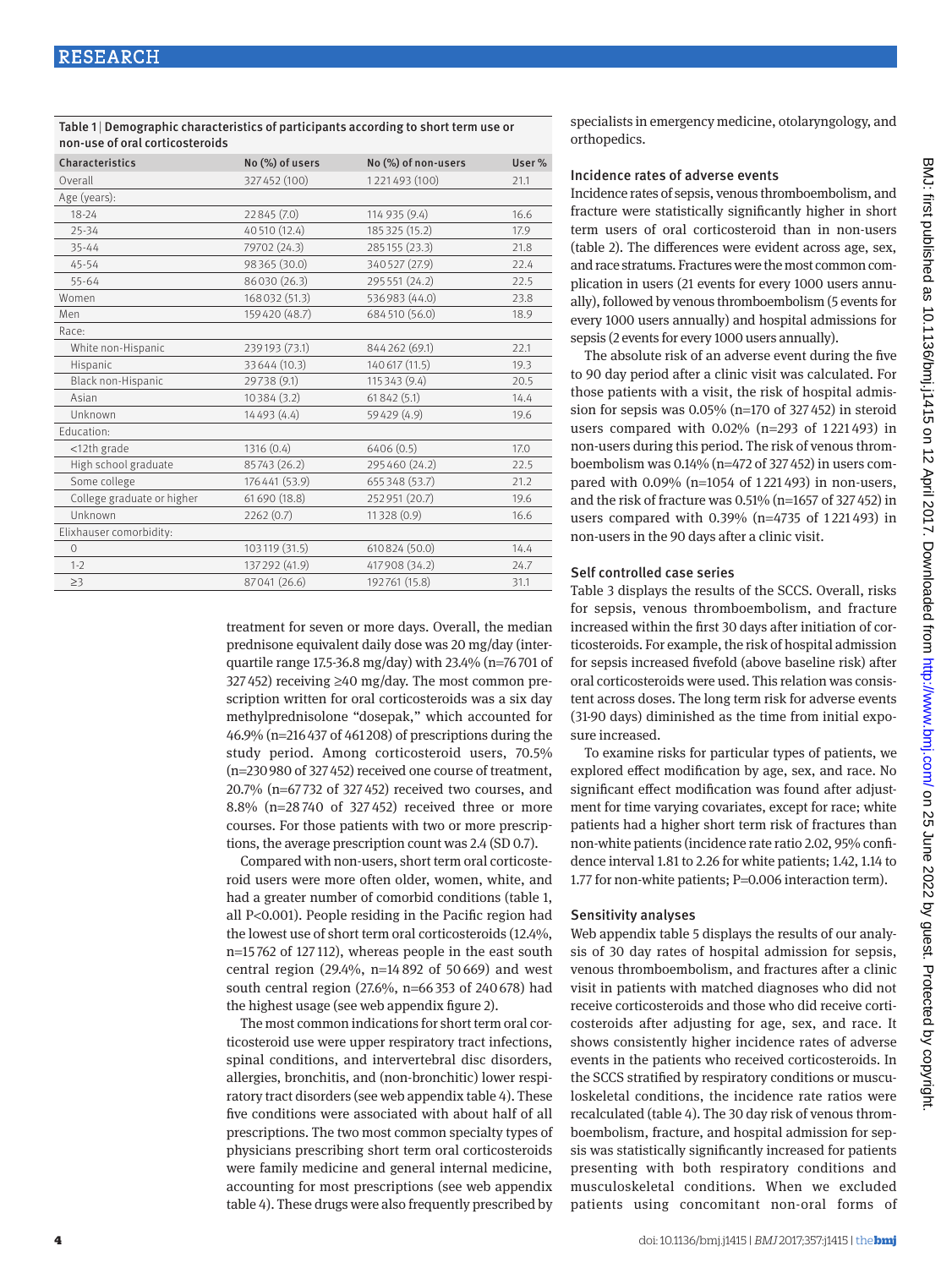|                                                                       |                        | Non-users (95% CI)*   | 14.3 (14.2 to 14.4) |              | 15.0 (14.6 to 15.4) | 11.8(11.5 to 12.1)  | 11.9 (11.7 to 12.2) | 13.8 (13.6 to 14.0) | 8.5 (18.2 to 18.8)            | 5.0 (14.8 to 15.2)            | (6.51)<br>(13.6 t)<br>$\infty$<br>$\overline{13}$ . |       | 12.0(11.8 to 12.2)  | 15.3 (15.2 to 15.5) |
|-----------------------------------------------------------------------|------------------------|-----------------------|---------------------|--------------|---------------------|---------------------|---------------------|---------------------|-------------------------------|-------------------------------|-----------------------------------------------------|-------|---------------------|---------------------|
|                                                                       |                        | Users $(95\%$ CI)*    | 21.4 (21.0 to 21.8) |              | 21.3 (19.8 to 22.9) | 16.5 (15.5 to 17.5) | 17.8 (17.1 to 18.6) | 20.9 (20.2 to 21.6) | 27.7 (26.8 to 28.6)           | 23.0 (22.5 to 23.6)           | 19.6 (19.1 to 20.2)                                 |       | I8.5 (17.8 to 19.3) | 22.4 (22.0 to 22.9) |
|                                                                       | Fractures              | participants<br>No of | 71443               |              | 6506                | 8388                | 14214               | 19654               | 22681                         | 34637                         | 36806                                               |       | 18089               | 53354               |
|                                                                       |                        | Non-users (95% CI)*   | 2.4 (2.4 to 2.5)    |              | 0.7(0.6 t 0.8)      | 1.2(1.1 to 1.3)     | 1.9(1.8 to 2.0)     | 2.7 (2.6 to 2.8)    | (3.9 to 4.2)<br>4.1           | 6(2.5 to 2.6)                 | 2.4)<br>$\mathbb{C}$<br>(2.3)<br>2.3                |       | 2.3 (2.2 to 2.4)    | 5 (2.4 to 2.5)      |
|                                                                       |                        | Users $(95\%$ Cl)*    | 4.6 (4.4 to 4.8)    |              | 1.3(1.0 to 1.8)     | 2.1 (1.8 to 2.5)    | 3.4 (3.1 to 3.7)    | 5.0 (4.7 to 5.4)    | 7.2 (6.8 to 7.7)              | 5.0)<br>(4.5 to 1)<br>4.7     | 4.7)<br>(4.2 to<br>4.4                              |       | 4.6 (4.3 to 5.0)    | 4.6 (4.4 to 4.8)    |
| corticosteroids                                                       | Venous thromboembolism | participants<br>No of | 13238               |              | 302                 | 915                 | 2425                | 4200                | 5396                          | 6384                          | 6854                                                |       | 3826                | 9412                |
|                                                                       |                        | Non-users (95% CI)*   | 1.0(0.9 to 1.0)     |              | 0.5(0.4 to 0.6)     | 0.5(0.4 to 0.6)     | 0.6(0.5 to 0.6)     | 1.0(1.0 to 1.1)     | (1.7 to 1.9)<br>$\frac{8}{1}$ | (0.9 t 0 1.0)<br>$\circ$<br>ं | (1.0 t 0 1.1)<br>$\overline{1.0}$                   |       | 1.1(1.0 to 1.2)     | 0.9(0.9 t 0.10)     |
| Table 2   Incidence rates of adverse events by short term use of oral |                        | Users $(95\%$ CI)*    | .8(1.7 to 1.9)      |              | 0.8(0.6 t 0.1.2)    | 0.9(0.7 to 1.2)     | 1.0 (0.8 to 1.2)    | 1.8(1.6 to 2.0)     | (3.0 to 3.6)<br>3.3           | (1.6 t 0 1.9)<br>1.7          | 2.1)<br>(1.7 to<br>$\overline{0}$                   |       | 2.0(1.8 to 2.2)     | (6.1)<br>1.7(1.6 to |
|                                                                       | Sepsis                 | participants<br>No of | 5138                |              | 228                 | 374                 | 695                 | 1476                | 2365                          | 2218                          | 2920                                                |       | 1706                | 3432                |
|                                                                       |                        | Characteristics       | Overall             | Age (years): | 18-24               | 25-34               | $35 - 44$           | 45-54               | 55-64                         | Women                         | Men                                                 | Race: | Non-white           | White               |

## **Discussion**

## Comparison with other studies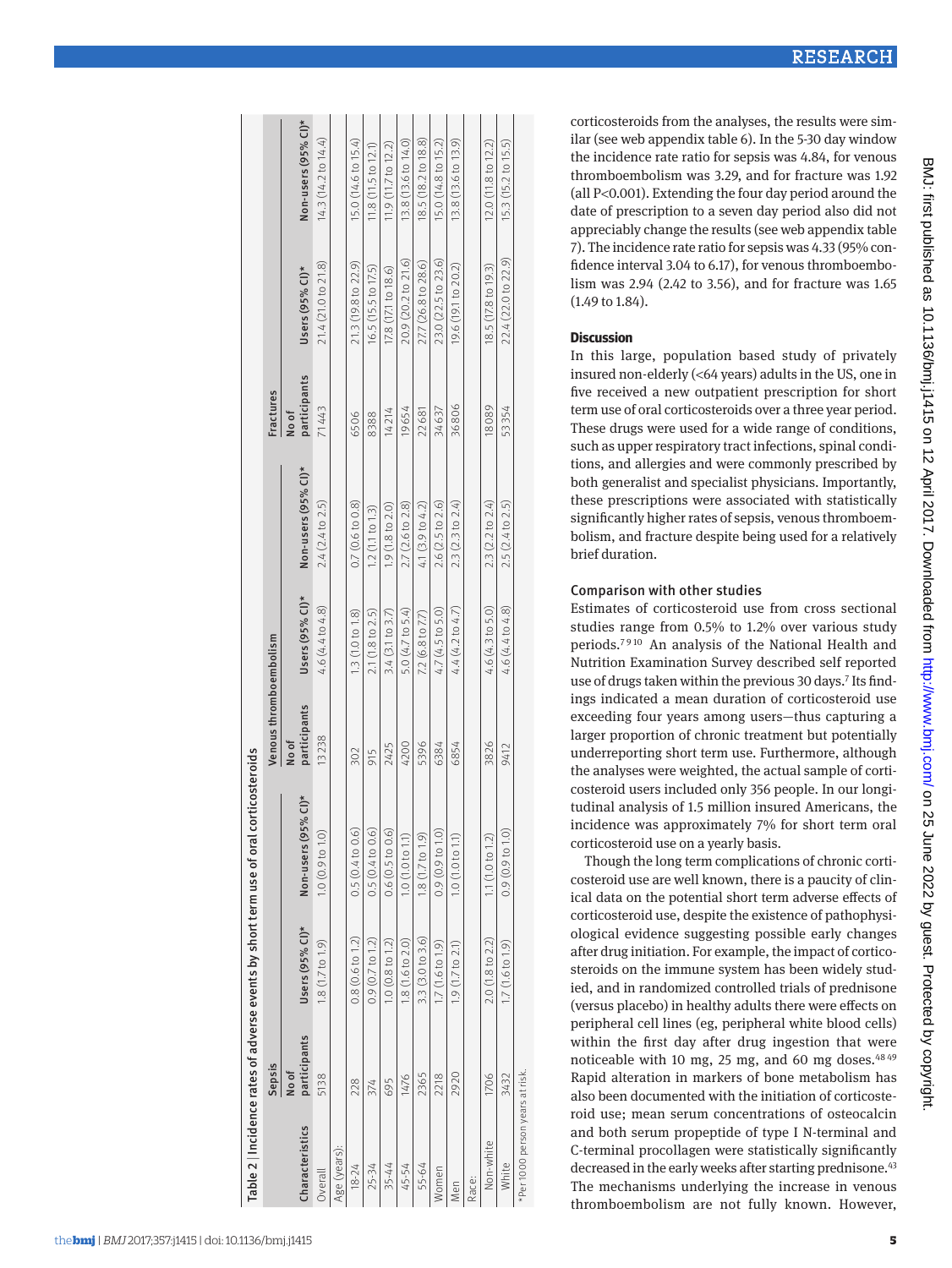|                       |                         | Median No of           | 5-30 days*                        |         | 31-90 days*                       |                |  |
|-----------------------|-------------------------|------------------------|-----------------------------------|---------|-----------------------------------|----------------|--|
| No of<br>participants | Median dose<br>(mg/day) | days using<br>steroids | Incidence rate ratiot<br>(95% CI) | P value | Incidence rate ratiot<br>(95% CI) | <b>P</b> value |  |
|                       |                         |                        |                                   |         |                                   |                |  |
| 1556                  | 20                      | 6                      | 5.30 (3.80 to 7.41)               | < 0.001 | 2.91 (2.05 to 4.14)               | < 0.001        |  |
| 4343                  | 17.5                    | 6                      | 3.33 (2.78 to 3.99)               | < 0.001 | 1.44 (1.19 to 1.74)               | < 0.001        |  |
| 20090                 | 19                      | 6                      | 1.87 (1.69 to 2.07)               | < 0.001 | 1.40 (1.29 to 1.53)               | < 0.001        |  |
|                       |                         |                        |                                   |         |                                   |                |  |
| 708                   | 17.5                    | 6                      | 4.02 (2.41 to 6.69)               | < 0.001 | 2.62 (1.58 to 4.34)               | < 0.001        |  |
| 2139                  | 17.5                    | 6                      | 3.61 (2.81 to 4.64)               | < 0.001 | 1.27 (0.96 to 1.67)               | 0.10           |  |
| 9941                  | 17.5                    | 6                      | 1.83 (1.60 to 2.10)               | < 0.001 | 1.41 (1.24 to 1.59)               | < 0.001        |  |
|                       |                         |                        |                                   |         |                                   |                |  |
| 652                   | 32                      | $\overline{7}$         | 7.10 (4.20 to 12.01)              | < 0.001 | 2.91 (1.64 to 5.18)               | < 0.001        |  |
| 1713                  | 35                      | $\overline{ }$         | 2.83 (2.09 to 3.84)               | < 0.001 | 1.40 (1.03 to 1.90)               | 0.03           |  |
| 8009                  | 35                      | $\overline{7}$         | 1.95 (1.66 to 2.30)               | < 0.001 | 1.33 (1.15 to 1.54)               | < 0.001        |  |
|                       |                         |                        |                                   |         |                                   |                |  |
| 196                   | 60                      | 5                      | 4.98 (1.69 to 14.72)              | 0.004   | 5.20 (1.77 to 15.25)              | 0.003          |  |
| 491                   | 60                      | 5                      | 4.15 (2.45 to 7.03)               | < 0.001 | 2.27 (1.38 to 3.74)               | 0.001          |  |
| 2140                  | 60                      | 5                      | 1.77 (1.31 to 2.39)               | < 0.001 | 1.61 (1.26 to 2.05)               | < 0.001        |  |
|                       |                         |                        |                                   |         |                                   |                |  |

\*Number of days from date when corticosteroid prescription was filled. Reference period was 5-180 days before prescription date.

Table 3 | Incidence rate ratios for adverse events associated with short term use of oral corticosteroids

†Sepsis was adjusted for antibiotics, 5-HT3 receptor antagonists, antidepressants, anti-inflammatory agents, antimuscarinics, opiate agonists, and phenothiazine. Venous thromboembolism was adjusted for antibiotics, androgens, anxiolytics, anti-inflammatory agents, azoles, calcium channel blockers, coumarin, diuretics, opiate agonists, and platelet aggregation inhibitors. Fractures were adjusted for anti-inflammatory agents, COX-2 inhibitors, and opiate agonists.

> infection is a common trigger of thrombosis, $50$  suggesting that both venous thromboembolism and sepsis may be potentially mediated through changes in the immune system. Further work is needed to clarify whether and how our observations in this large population may be linked to potential causal pathways.

#### Strengths and limitations of this study

Our findings are particularly of concern given the large number of patients exposed to short term oral corticosteroids in the general adult population. Clinical guidelines typically recommend using the lowest dose of steroids for the shortest period to prevent adverse events.24 25 However, we found that even short durations of use, regardless of dose, were associated with

Table 4 | Incidence rate ratios for adverse events associated with short term use of oral corticosteroids, by reason for medical visit

| Adverse event               | 5-30 days*<br>Incidence rate<br>ratiot (95% CI) | P value | 31-90 days*<br>Incidence rate<br>ratiot (95% CI) | P value |
|-----------------------------|-------------------------------------------------|---------|--------------------------------------------------|---------|
| Sepsis:                     |                                                 |         |                                                  |         |
| Respiratory conditions‡     | 3.77 (1.94 to 7.35)                             | < 0.001 | 2.53 (1.25 to 5.10)                              | 0.01    |
| Musculoskeletal conditions§ | 12.91 (5.49 to 30.34)                           | < 0.001 | 4.32 (1.87 to 9.97)                              | 0.001   |
| Venous thromboembolism:     |                                                 |         |                                                  |         |
| Respiratory conditions‡     | $3.11$ $(2.20 \text{ to } 4.40)$                | < 0.001 | 1.27 (0.88 to 1.82)                              | 0.20    |
| Musculoskeletal conditions§ | 4.70 (3.08 to 7.17)                             | < 0.001 | 2.02 (1.31 to 3.11)                              | 0.001   |
| Fracture:                   |                                                 |         |                                                  |         |
| Respiratory conditions‡     | 1.96 (1.63 to 2.37)                             | < 0.001 | 1.33 (1.13 to 1.56)                              | < 0.001 |
| Musculoskeletal conditions§ | 2.46 (2.02 to 3.00)                             | < 0.001 | 1.65 (1.37 to 1.99)                              | < 0.001 |

\*Number of days from date when corticosteroid prescription was filled. Reference period was 5-180 days before prescription date.

†Sepsis was adjusted for antibiotics, 5-HT3 receptor antagonists, antidepressants, anti-inflammatory agents, antimuscarinics, opiate agonists, and phenothiazine. Venous thromboembolism was adjusted for antibiotics, androgens, anxiolytics, anti-inflammatory agents, azoles, calcium channel blockers, coumarin, diuretics, opiate agonists, and platelet aggregation inhibitors. Fractures were adjusted for anti-inflammatory agents, COX-2 inhibitors, and opiate agonists.

‡Upper respiratory tract infection, allergy, bronchitis, lower respiratory tract disorder, upper respiratory tract disorder, or asthma.

§Spinal conditions, connective tissue disorders, or joint disorders.

increased risks of adverse events and that few patients were using very low doses. Only 6.3% of the prescriptions were for a prednisone equivalent dose of less than 17.5 mg/day, and 1.0% of prescriptions were for less than 7.5 mg/day; therefore, we were unable to examine events in patients given very low doses for short periods. A major reason for the higher than expected doses was the widespread use of "fixed dose" methylprednisolone dosepaks that are tapered over a short period. These dosepaks offer ease of use but do not permit the individualization of drug dosing to minimize exposure.

A substantial challenge to improving use of oral corticosteroids will be the diverse set of conditions and types of providers who administer these drugs in brief courses. This raises the need for early general medical education of clinicians about the potential risks of oral corticosteroids and the evidence basis for their use, given that use may not be specific to a particular disease or specialty. Suprisingly, the most common prescribers were not subspecialists, such as rheumatologists, who are most experienced with treating inflammatory conditions and the long term use of these drugs. We also found that the most common indications for corticosteroid use included conditions such as upper respiratory tract infections, spinal conditions, and allergies, which often have marginal benefit and for which alternate treatments may be similarly effective and safer. For example, a multimodal pain treatment regimen can be used to treat spinal pain, and non-sedating antihistamines can be used for allergies. An examination of potential determinants of corticosteroid use will be needed to inform future intervention strategies. If corticosteroid use is driven by patient preferences, education on the potential harms should be expanded. If prescriptions are primarily driven by provider decisions, decision support tools to identify alternatives to corticosteroids (eg, non-steroidal anti-inflammatory drugs for acute gout<sup>30</sup>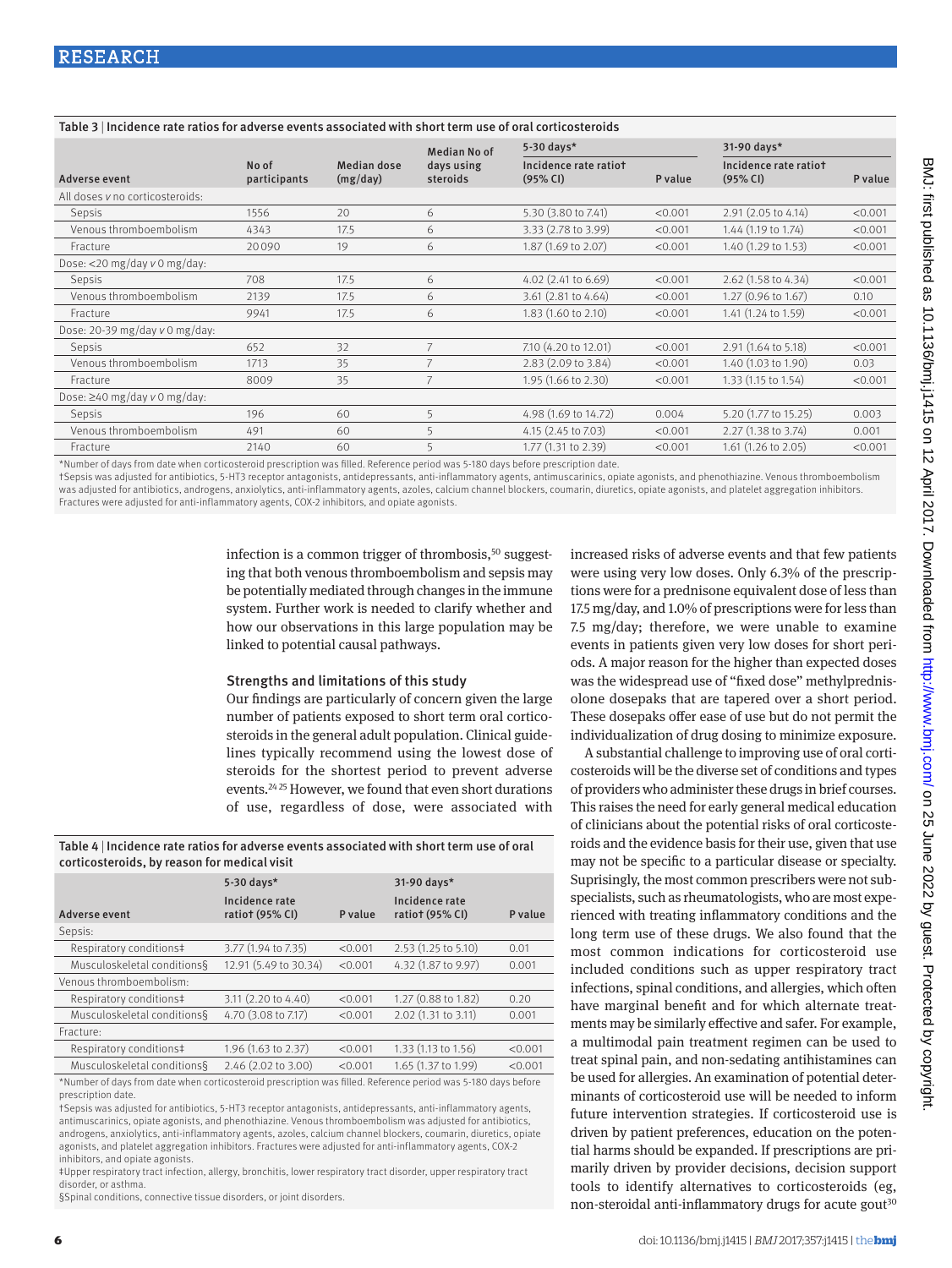or tricyclic antidepressants for neuropathic pain51) may be a more effective approach, but additional studies will be required to substantiate these possible alternatives as some of these drugs are available over the counter.

Our study has several limitations. Firstly, our cohort only includes commercially insured adults and excludes patients aged more than 64 years, which potentially limits the generalisability of our findings. We focused on younger adults as these individuals tend to have fewer comorbid conditions, and therefore our findings may be less likely to be biased by the high prevalence of age related comorbid conditions. Although our reference population is commercially insured adults, we have no reason to suspect this characteristic should bias a possible association between corticosteroid use and adverse events. Secondly, we determined the indication for corticosteroid use and the specific provider prescribing the drug by linking outpatient claims recorded most closely to the prescription date; thus we might have misclassified some treatment indications and specialties. Thirdly, we were unable to adequately assess the risks of adverse events at very low doses of corticosteroids, given the infrequency of use at these doses.

Fourthly, we did not evaluate all of the possible adverse events linked to oral corticosteroids but focused on three acute adverse reactions. This makes our findings even more striking as they are likely a conservative estimate of the associated risks of adverse events. For example, we only focused on hospital admissions for sepsis, ignoring less serious but likely important infections, and we did not assess some adverse events such as behavioral or psychiatric conditions. In addition, a dose- response trend was not seen and may reflect our selection criteria of using prescriptions of less than 30 days. Fifthly, although we used a within person approach to control for genetic predisposition, health related behaviors, and comorbid conditions and adjusted for time varying use of different drugs, other time varying factors could be differentially distributed between the risk and baseline periods. However, the incidence rate ratios were strong (many >3.0) so that any residual confounding would have to be appreciable to fully explain our findings. Assumptions of the SCCS design were mitigated by using only the first event for each of the three outcomes, and therefore independence of recurrent events and the potential influence of past events on subsequent drug use (if this occurred) yielded incidence rate ratios that might be somewhat conservative. Survival bias was not an issue since by design all patients were alive during the periods when the outcomes were measured (ie, the comparator period was before the first use of corticosteroids).

#### Conclusion

Oral corticosteroids are frequently prescribed for short term use in the US for a variety of common conditions and by numerous provider specialties. Over a three year period, approximately one in five American adults in a commercially insured plan used oral corticosteroids for less than 30 days. The short term use of these drugs was associated with increased rates of sepsis, venous thromboembolism, and fracture; even at relatively low doses. Additional studies are needed to identify optimal use of corticosteroids and to explore whether treatment alternatives may improve patient safety.

#### Author affiliations

1VA Center for Clinical Management Research, Ann Arbor, MI, USA 2University of Michigan Medical School, Institute for Healthcare Policy and Innovation, Ann Arbor, MI, USA

3University of Michigan Medical School, Department of Internal Medicine, Division of Gastroenterology and Hepatology, Ann Arbor, MI, USA

4Michigan Integrated Center for Health Analytics and Medical Prediction (MiCHAMP), Ann Arbor, MI, USA

5University of Michigan Medical School, Department of Internal Medicine, Division of General Medicine, Ann Arbor, MI, USA

6Department of Internal Medicine, University of Texas Southwestern Medical Center, Dallas, TX, USA

7 University of Michigan Medical School, Department of Ophthalmology and Visual Science, Ann Arbor, MI, USA 8University of Michigan School of Public Health, Department of Health

Management and Policy, University of Michigan, Ann Arbor, MI, USA

9University of Michigan Medical School, Department of Internal Medicine, Division of Rheumatology, Ann Arbor, MI, USA

10University of Michigan Medical School, Department of Internal Medicine, Division of Cardiovascular Medicine, Ann Arbor, MI, USA

Contributors: AKW and BKN had full access to all the data in the study and take responsibility for the integrity of the data and the accuracy of the data analysis. They are the guarantors. AKW and MAMR conceived and designed the study. All authors acquired, analysed, and interpreted the data; critically revised the manuscript; and gave final approval of the manuscript. AKW and BKN drafted the manuscript. AKW, MAMR, and PL were responsible for the figures. The authors are solely responsible for the design, conduct, data analyses, and drafting and editing of the manuscript and its final content. The contents do not represent the views of the US Department of Veterans Affairs or the United States government.

Funding: AKW is supported by a career development grant award (CDA 11-217) from the United States Department of Veterans Affairs Health Services Research and Development Service. AKW and BKN are supported by funding from the Michigan Institute for Data Science (MIDAS). JDS is supported by grants from Research to Prevent Blindness and WK Kellogg Foundation. Data acquisition and statistical and administrative support was supported by the Institute for Healthcare Policy and Innovation at the University of Michigan. These funders had no role in study design, data collection, data analysis, data interpretation, or writing of the report.

Competing interests: All authors have completed the ICMJE uniform disclosure form at www.icmje.org/coi\_disclosure.pdf and declare: no support from any organisation for the submitted work; no financial relationships with any organisations that might have an interest in the submitted work in the previous three years; no other relationships or activities that could appear to have influenced the submitted work.

Ethical approval: This study was approved by the University of Michigan institutional research board.

Data sharing: No additional data are available.

Transparency: The lead author affirms that the manuscript is an honest, accurate, and transparent account of the study being reported; that no important aspects of the study have been omitted; and that any discrepancies from the study as planned (and, if relevant, registered) have been explained.

This is an Open Access article distributed in accordance with the Creative Commons Attribution Non Commercial (CC BY-NC 4.0) license, which permits others to distribute, remix, adapt, build upon this work non-commercially, and license their derivative works on different terms, provided the original work is properly cited and the use is noncommercial. See: http://creativecommons.org/licenses/by-nc/4.0/.

- Spies TD, Stone RE, et al. Deoxycortone with ascorbic acid versus adrenocorticotropic hormone in rheumatoid arthritis. *Lancet* 1949;2:1219-21. doi:10.1016/S0140-6736(49)91919-4.
- 2 Bunim JJ, Pechet MM, Bollet AJ. Studies on metacortandralone and metacortandracin in rheumatoid arthritis; antirheumatic potency, metabolic effects, and hormonal properties. *J Am Med Assoc* 1955;157:311-8. doi:10.1001/jama.1955.02950210007003.